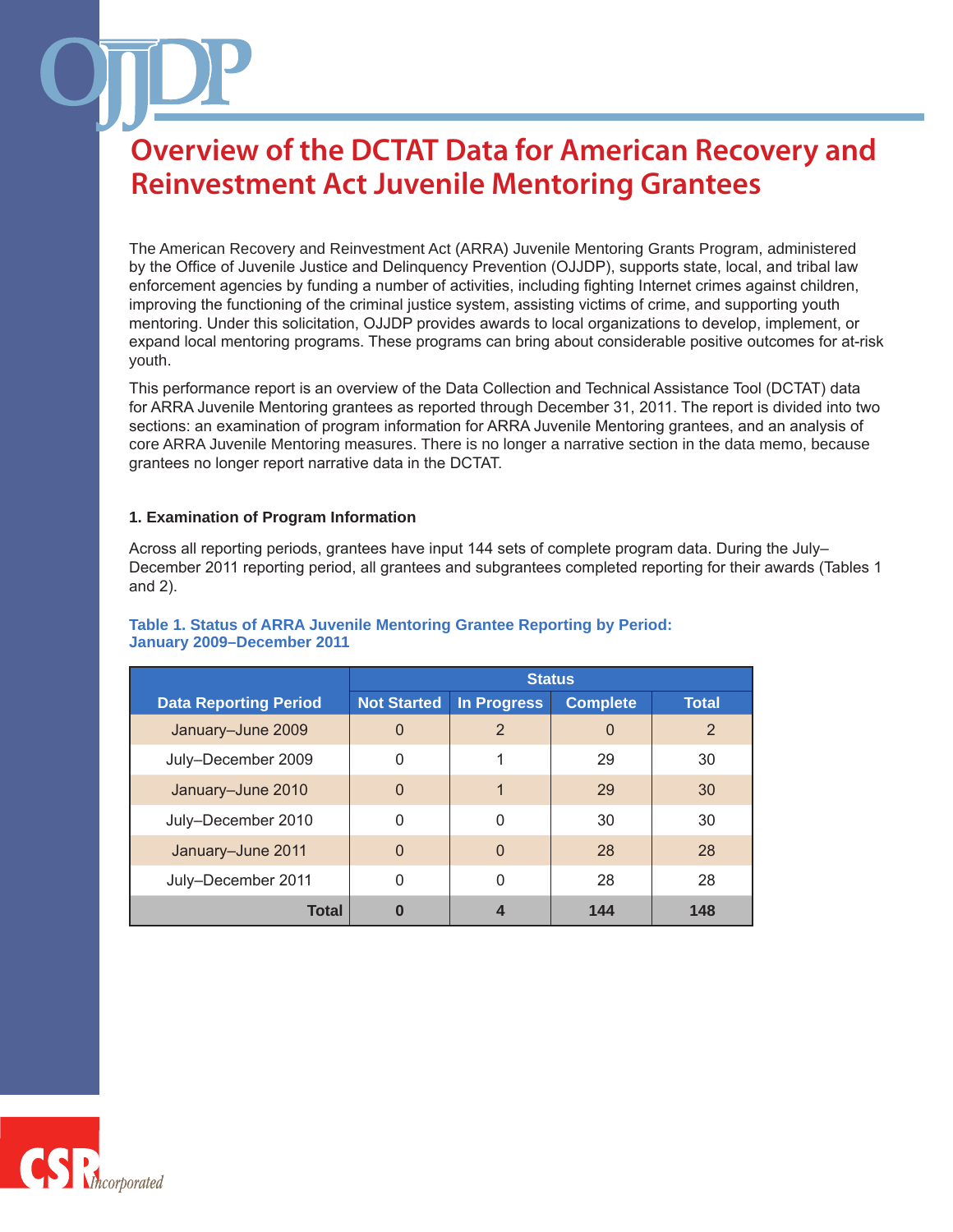|                              | <b>Status</b>      |                    |                 |              |
|------------------------------|--------------------|--------------------|-----------------|--------------|
| <b>Data Reporting Period</b> | <b>Not Started</b> | <b>In Progress</b> | <b>Complete</b> | <b>Total</b> |
| January-June 2009            | $\Omega$           | 0                  |                 |              |
| July-December 2009           | 0                  | 0                  | 99              | 99           |
| January-June 2010            | $\overline{0}$     | 0                  | 100             | 100          |
| July-December 2010           | 0                  | 0                  | 101             | 101          |
| January-June 2011            | $\Omega$           | $\Omega$           | 106             | 106          |
| July-December 2011           | $\mathbf 0$        | 0                  | 106             | 106          |
| <b>Total</b>                 | 0                  | 0                  | 513             | 513          |

#### **Table 2. Status of Subgrantee Reporting by Period: January 2009–December 2011**

In examining the grant amounts by state for the most recent reporting period, Maryland received the most funds, followed by Pennsylvania and Florida (Table 3).<sup>1</sup>

| <b>Grantee State</b> | <b>Grant Amount (Dollars)</b> | <b>Grantee State</b> | <b>Grant Amount (D</b> |
|----------------------|-------------------------------|----------------------|------------------------|
| <b>CA</b>            | \$1,494,523                   | OH                   | 500,000<br>\$          |
| CO                   | 996,483                       | <b>OR</b>            | 500,000                |
| FL.                  | 3,700,000                     | <b>PA</b>            | 17,829,110             |
| IA                   | 950,043                       | <b>SC</b>            | 486,169                |
| LA                   | 982,175                       | <b>SD</b>            | 499,908                |
| MA                   | 499,830                       | <b>TN</b>            | 500,000                |
| <b>MD</b>            | 19,160,337                    | <b>TX</b>            | 998,962                |
| <b>MN</b>            | 500,000                       | <b>WA</b>            | 1,000,000              |
| <b>NC</b>            | 1,379,771                     | WI                   | 497,691                |
| <b>NM</b>            | 499,998                       |                      |                        |

#### **Table 3. Total Grant Amount by State (Dollars): July–December 2011**

| <b>Grantee State</b> | <b>Grant Amount (Dollars)</b> | <b>Grantee State</b> | <b>Grant Amount (Dollars)</b> |
|----------------------|-------------------------------|----------------------|-------------------------------|
| <b>CA</b>            | \$1,494,523                   | <b>OH</b>            | 500,000<br>\$                 |
| <b>CO</b>            | 996,483                       | <b>OR</b>            | 500,000                       |
| FL.                  | 3,700,000                     | <b>PA</b>            | 17,829,110                    |
| IA                   | 950,043                       | <b>SC</b>            | 486,169                       |
| LA                   | 982,175                       | <b>SD</b>            | 499,908                       |
| MA                   | 499,830                       | <b>TN</b>            | 500,000                       |
| <b>MD</b>            | 19,160,337                    | <b>TX</b>            | 998,962                       |
| <b>MN</b>            | 500,000                       | <b>WA</b>            | 1,000,000                     |
| <b>NC</b>            | 1,379,771                     | WI                   | 497,691                       |
|                      |                               |                      |                               |

<sup>1</sup> Amounts represent the state to which the grants were awarded. They do not necessarily indicate the state in which grant money is being used to conduct activities.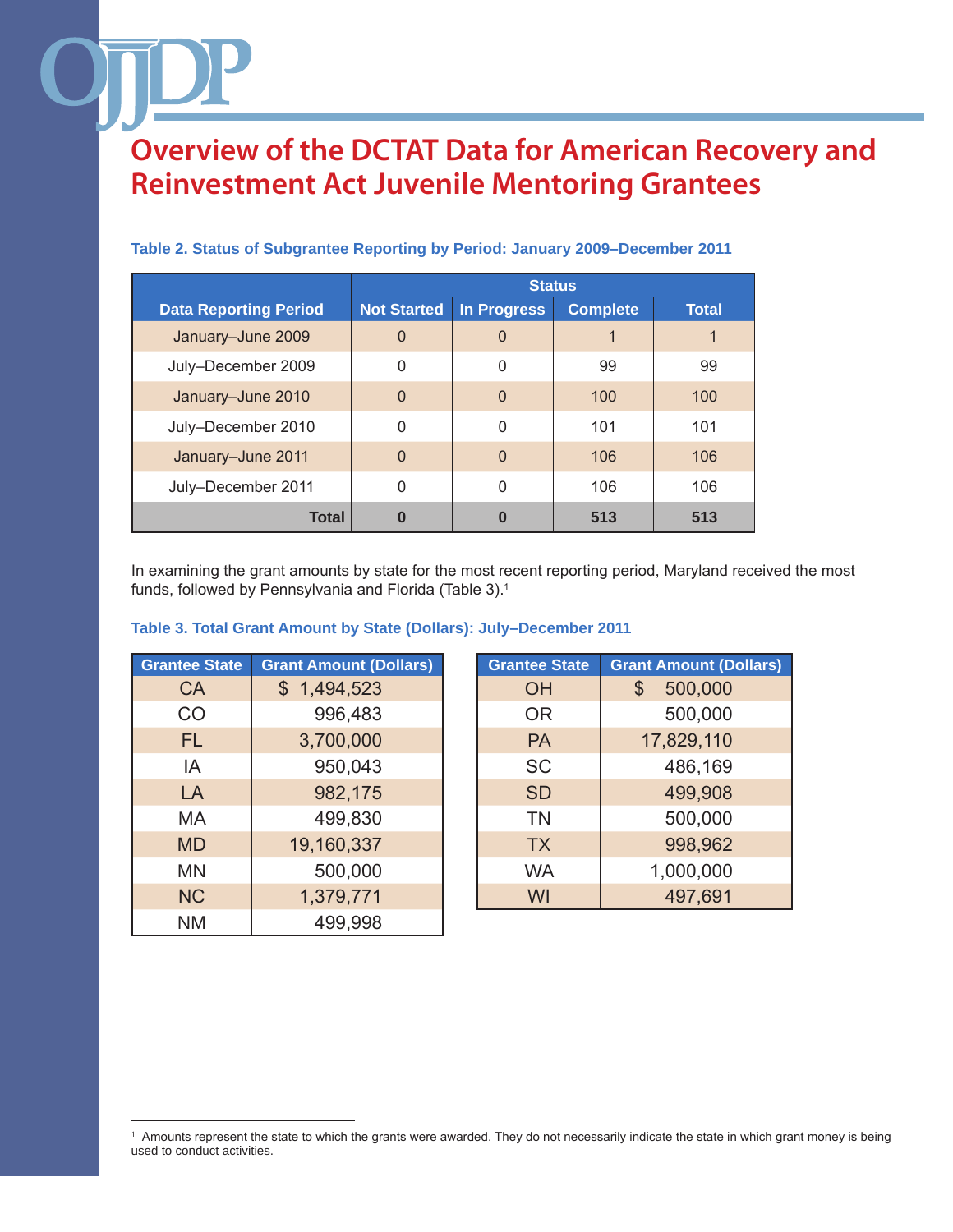The most grants and/or subgrants awarded during this reporting period went to Maryland, with 57, followed by Pennsylvania with 40. Figure 1 shows a comparison among 19 grantee states.



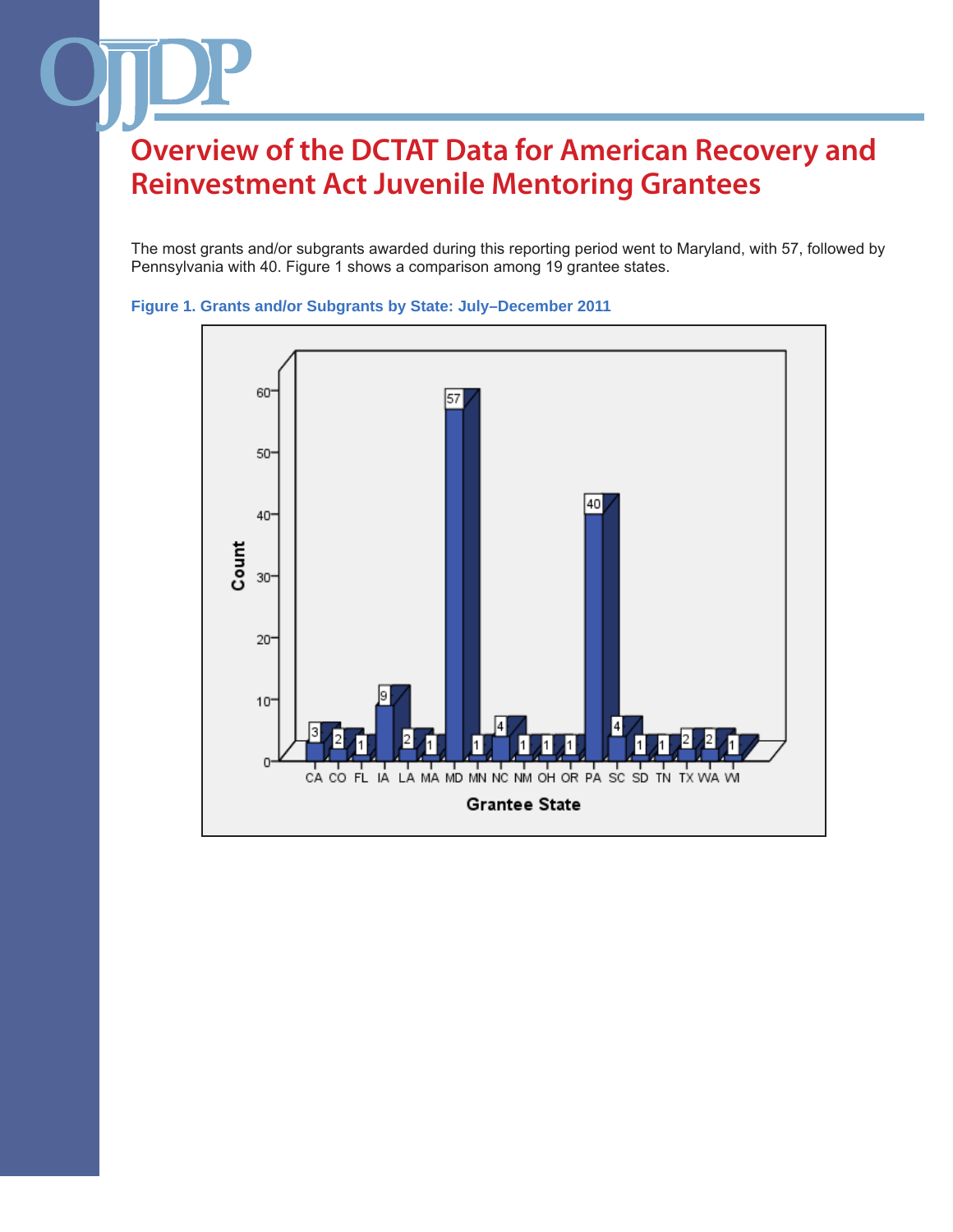Analysis of implementing agencies for this period revealed that the largest numbers of programs were with nonprofit community-based organizations (92 percent). Schools or other education organizations accounted for 6 percent of awards, while other community-based organizations represented 2 percent (Figure 2).

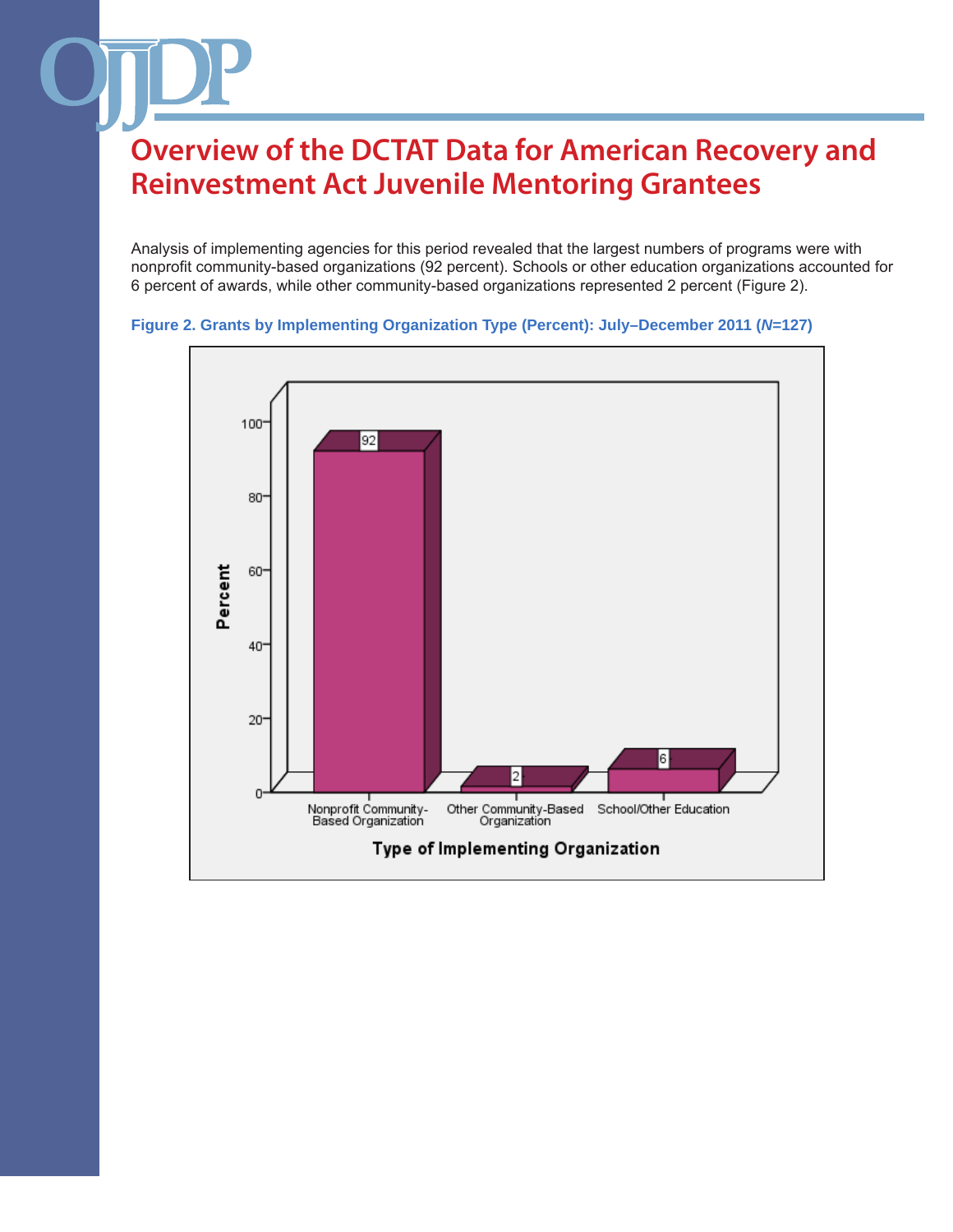Table 4 provides an aggregate of demographic data for the July–December 2011 reporting period. More specifically, the numbers in the table represent the population actually served by ARRA Juvenile Mentoring grantees during their project period. Targeted services include any approaches specifically designed to meet the needs of the intended population (e.g., gender-specific, culturally based, and developmentally appropriate services).

#### **Table 4. Target Population: July–December 2011**

|                        | <b>Population</b>                          | <b>Grantees Serving Group</b><br><b>During Project Period</b> |
|------------------------|--------------------------------------------|---------------------------------------------------------------|
| <b>RACE/ETHNICITY</b>  | American Indian/Alaskan Native             | 57                                                            |
|                        | Asian                                      | 55                                                            |
|                        | <b>Black/African American</b>              | 120                                                           |
|                        | Hispanic or Latino (of Any Race)           | 107                                                           |
|                        | Native Hawaiian and Other Pacific Islander | 18                                                            |
|                        | Other Race                                 | 95                                                            |
|                        | White/Caucasian                            | 129                                                           |
|                        | Youth Population Not Served Directly       | $\Omega$                                                      |
| <b>JUSTICE SYSTEM</b>  | At-risk Population (No Prior Offense)      | 123                                                           |
| <b>STATUS</b>          | First-time Offenders                       | 92                                                            |
|                        | <b>Repeat Offenders</b>                    | 56                                                            |
|                        | Sex Offenders                              | 13                                                            |
|                        | <b>Status Offenders</b>                    | 60                                                            |
|                        | <b>Violent Offenders</b>                   | 48                                                            |
|                        | Youth Population Not Served Directly       | $\overline{4}$                                                |
| <b>GENDER</b>          | Male                                       | 127                                                           |
|                        | Female                                     | 123                                                           |
|                        | Youth Population Not Served Directly       | $\mathbf{0}$                                                  |
| <b>AGE</b>             | $0 - 10$                                   | 64                                                            |
|                        | $11 - 18$                                  | 122                                                           |
|                        | Over 18                                    | 23                                                            |
|                        | Youth Population Not Served Directly       | $\Omega$                                                      |
| <b>GEOGRAPHIC AREA</b> | Rural                                      | 80                                                            |
|                        | Suburban                                   | 76                                                            |
|                        | <b>Tribal</b>                              | 16                                                            |
|                        | Urban                                      | 108                                                           |
|                        | Youth Population Not Served Directly       | $\mathbf{0}$                                                  |
| <b>OTHER</b>           | <b>Mental Health</b>                       | 88                                                            |
|                        | <b>Substance Abuse</b>                     | 69                                                            |
|                        | Truant/Dropout                             | 73                                                            |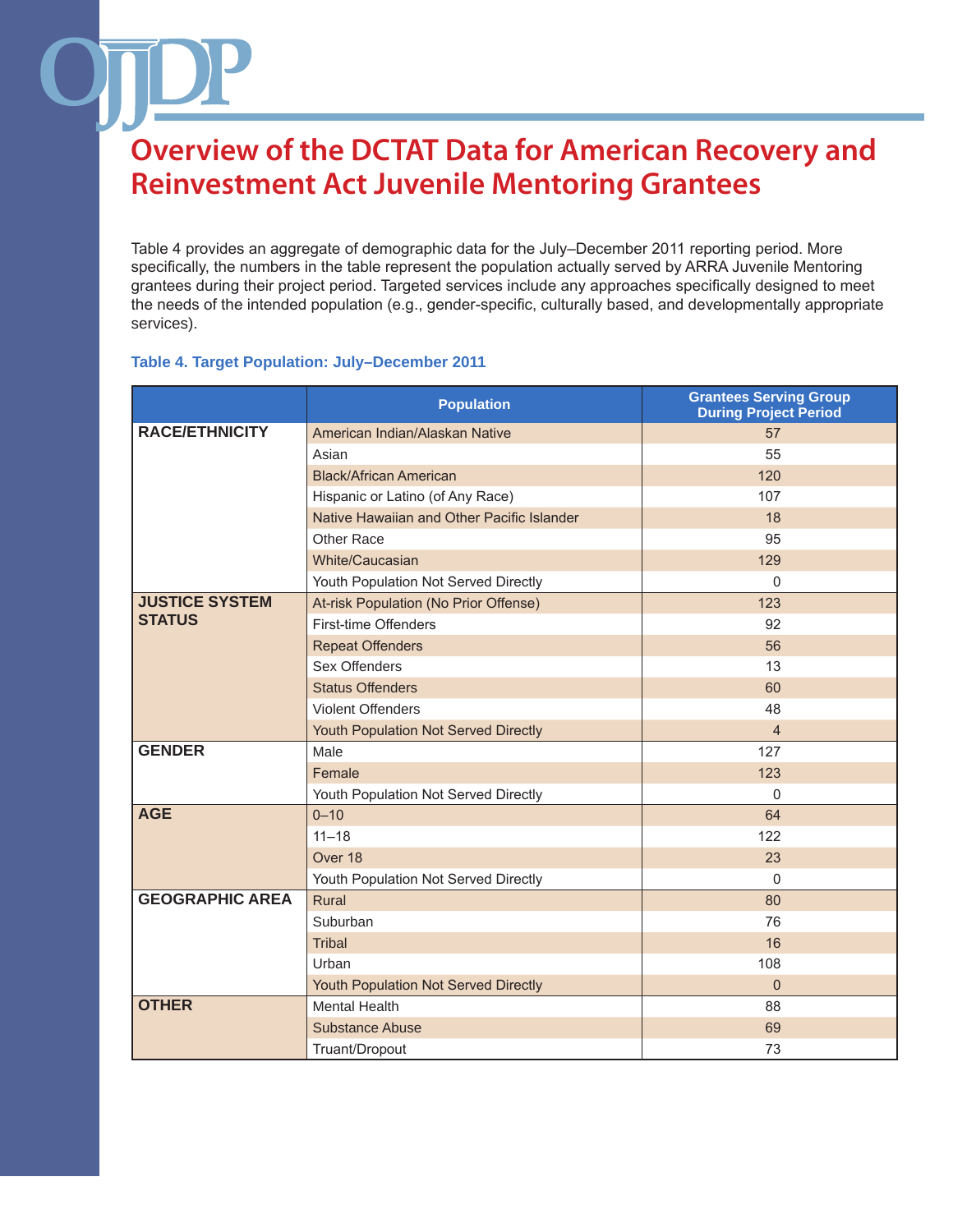### **2. Analysis of Core Measure Data from July–December 2011**

During the July–December 2011 reporting period, 79 percent of essential services were maintained without interruption because of funding from the Recovery Act. In addition, 2,902 new essential services were funded, and 1,361 services were enhanced due to Recovery Act funds (Table 5).

#### **Table 5. Recovery Measures**

| Percent of essential services maintained because of funding from Recovery Act | 79%   |
|-------------------------------------------------------------------------------|-------|
| Number of new essential services funded by Recovery Act                       | 2.902 |
| Number of enhanced essential services funded by Recovery Act                  | 1.361 |

During the July–December 2011 reporting period, more than \$43 million (\$43,578,726) was spent by the 95 percent of grantees who had implemented evidence-based programs and practices (Figure 3).

#### **Figure 3. Grant Funds for Evidence-Based Programs and Practices: July–December 2011**

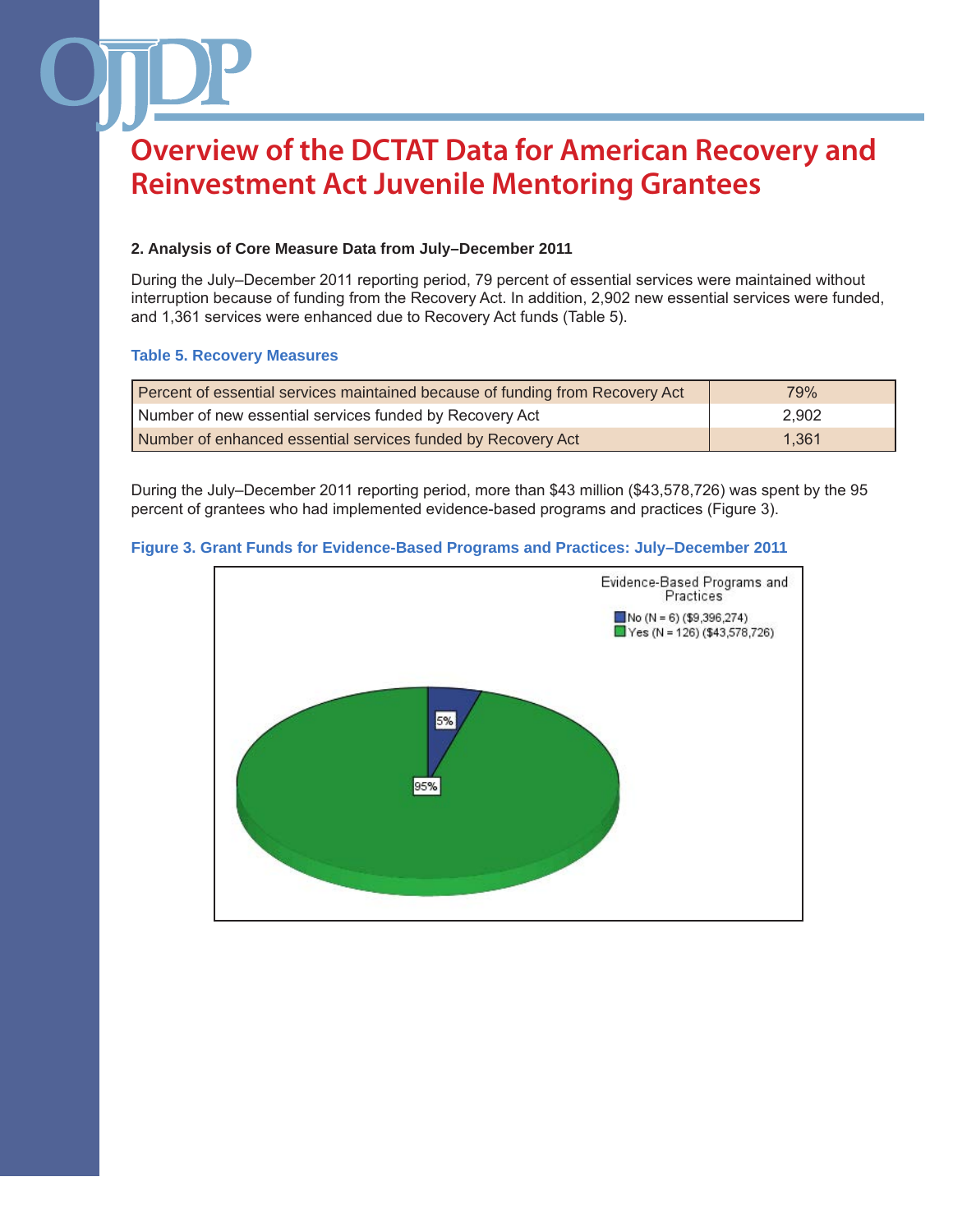The majority of ARRA Juvenile Mentoring grantees and subgrantees are implementing evidence-based practices. During the July–December 2011 reporting period, 126 programs (95 percent) implemented such practices (Figure 4).

![](_page_6_Figure_2.jpeg)

**Figure 4. Evidence-Based Practices and Programs by Reporting Period: January 2009–December 2011**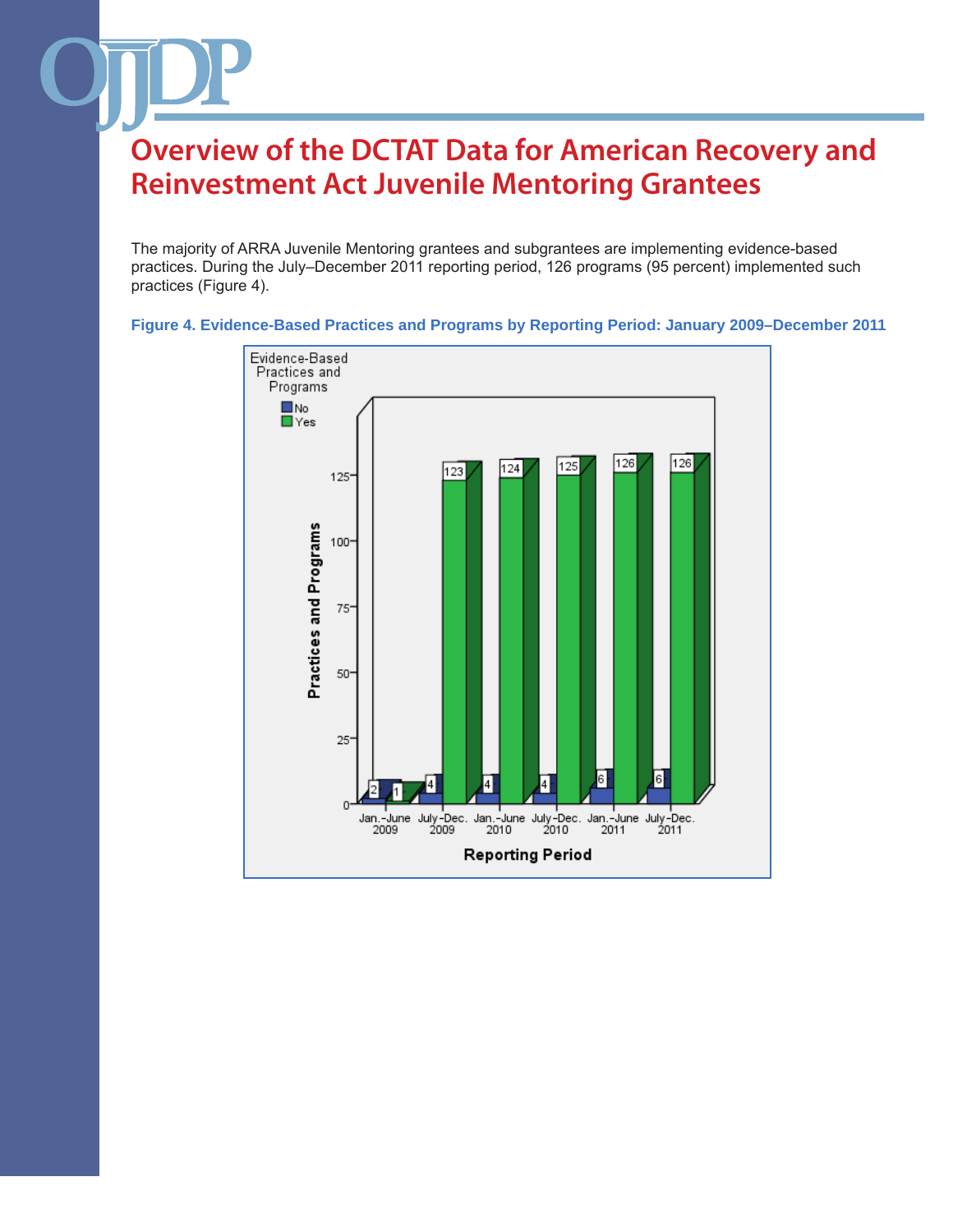#### *Aggregate of Performance Measures Data*

The next section presents an aggregate of performance measures data (Table 6). Of the 25,311 youth served by ARRA Juvenile Mentoring grantees, 24,480 (97 percent) were served using an evidence-based program or model. In addition, 59 percent (4,702) of eligible youth exited programs after completing program requirements. Grantees self-define the requirements needed for a youth to complete each program. Sometimes a program cannot be completed in the 6 months represented by the reporting period. For example, in one program, youth have to complete 9 months of mentoring to be considered successful. If a youth exits such a program for any reason before 9 months of mentoring is complete, he or she is considered unsuccessful. The lack of a shorterterm definition for program completion therefore decreases the overall program completion rate.

Performance measures about the program mentors were also collected. During the reporting period, 8,129 new program mentors were recruited. Of the 5,898 mentors who began training, 5,600 (95 percent) successfully completed it. Moreover, 34 percent of mentors reported that they learned more about their program. Of the 19,859 mentors in the program during the reporting period, 13,937 (70 percent) remained active mentors.

Collaboration with active partners also helps mentoring programs succeed. Eighty-two percent of the mentoring programs reported having active partners during the reporting period, indicating fairly widespread community involvement and buy-in, which is essential for mentoring programs to succeed.

| <b>Performance Measure</b>                                          | <b>Youth or Mentors</b>   |                                                   |                |
|---------------------------------------------------------------------|---------------------------|---------------------------------------------------|----------------|
| Program youth served                                                | 25,311                    |                                                   |                |
| Program youth served using<br>an evidence-based program or<br>model | 24,480                    |                                                   |                |
| Program mentors recruited                                           | 8,129                     |                                                   |                |
|                                                                     |                           | <b>Completed</b>                                  | <b>Percent</b> |
| Program youth completing<br>program requirements                    | 8,035                     | 4,702                                             | 59             |
| <b>Mentors successfully</b><br>completing training                  | 5,898                     | 5,600                                             | 95             |
| Trained mentors with<br>increased knowledge of<br>program area      | 17,368                    | 5,984                                             | 34             |
|                                                                     |                           | <b>Active</b>                                     | <b>Percent</b> |
| Mentor retention rate                                               | 19,859 mentors            | 13,937 active mentors                             | 70             |
| Mentoring programs with<br>active partners                          | 291 mentoring<br>programs | 240 mentoring<br>programs with active<br>partners | 82             |

### **Table 6. Performance Measures: July–December 2011**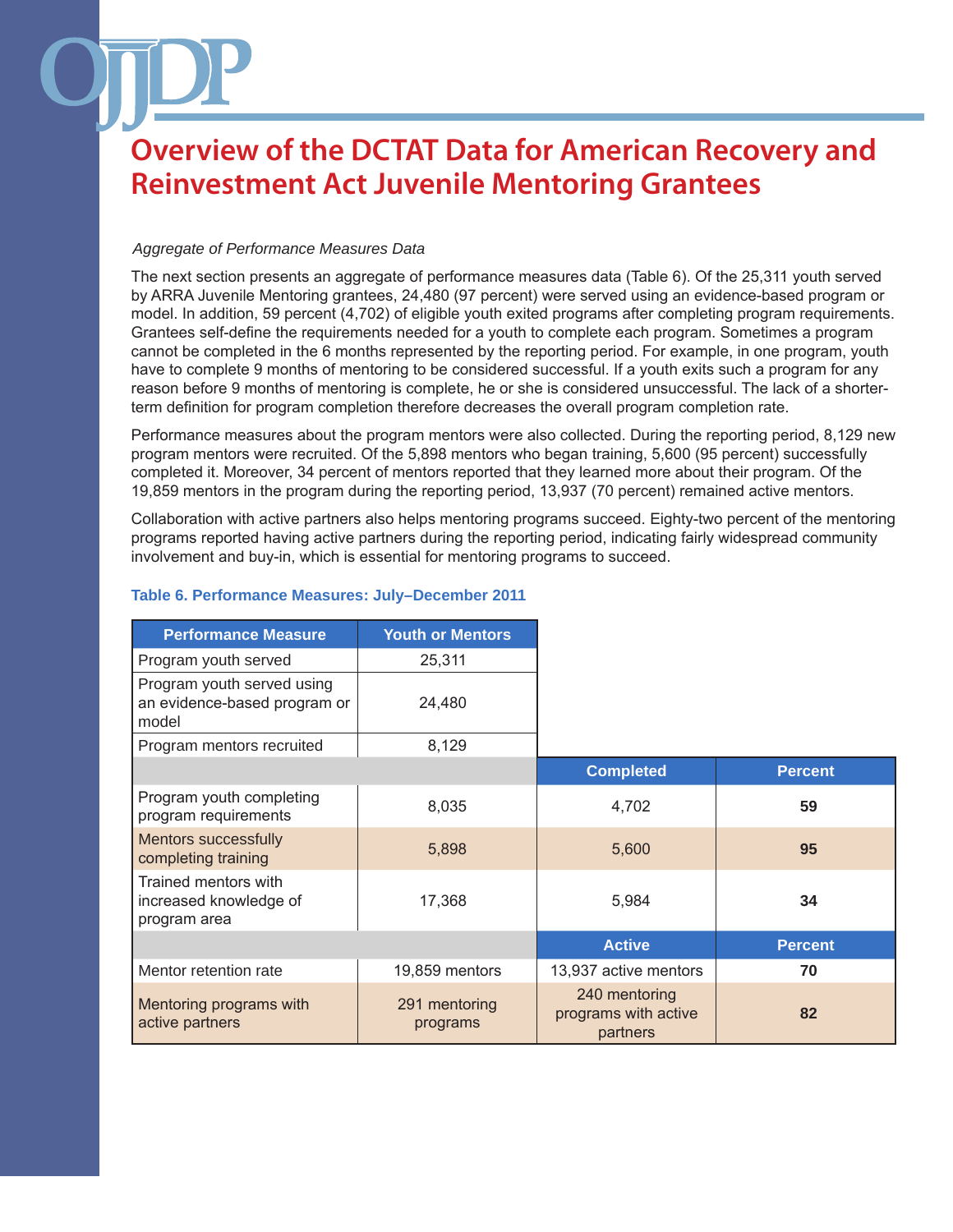Tables 7 and 8 break down the data on offending levels among the program youth served. Less than 1 percent had a new arrest or delinquent offense while in the program, compared with 2 percent who committed an offense 6 to 12 months after exiting the program. The mentor retention rate for these programs is relatively high—70 percent—which is also a likely contributor to a program's overall success, as defined by low rates of offending.

#### **Table 7. Performance Measures, July–December 2011: Short-Term Offending Data**

| <b>Performance Measure</b>                                             | <b>Data</b>             |
|------------------------------------------------------------------------|-------------------------|
| Program youth tracked for new delinquent offenses (short-term outcome) | 21,041                  |
| Program youth with new arrest or delinguent offense                    | 107                     |
| Program youth recommitted to juvenile facility                         | 34                      |
| Program youth sentenced to adult prison                                |                         |
| Program youth who received another sentence                            | 4                       |
| Percent of program youth who offend                                    | $< 1\%$<br>(107/21,041) |

#### **Table 8. Performance Measures, July–December 2011: Long-Term Offending Data for Youth Exiting Programs 6–12 Months Earlier**

| <b>Performance Measure</b>                                            | <b>Data</b>   |
|-----------------------------------------------------------------------|---------------|
| Program youth tracked for new delinquent offenses (long-term outcome) | 285           |
| Program youth with new arrest or delinquent offense                   | 5             |
| Program youth recommitted to juvenile facility                        |               |
| Program youth sentenced to adult prison                               | 0             |
| Program youth who received another sentence                           |               |
| Percent of program youth who offend                                   | 2%<br>(5/285) |